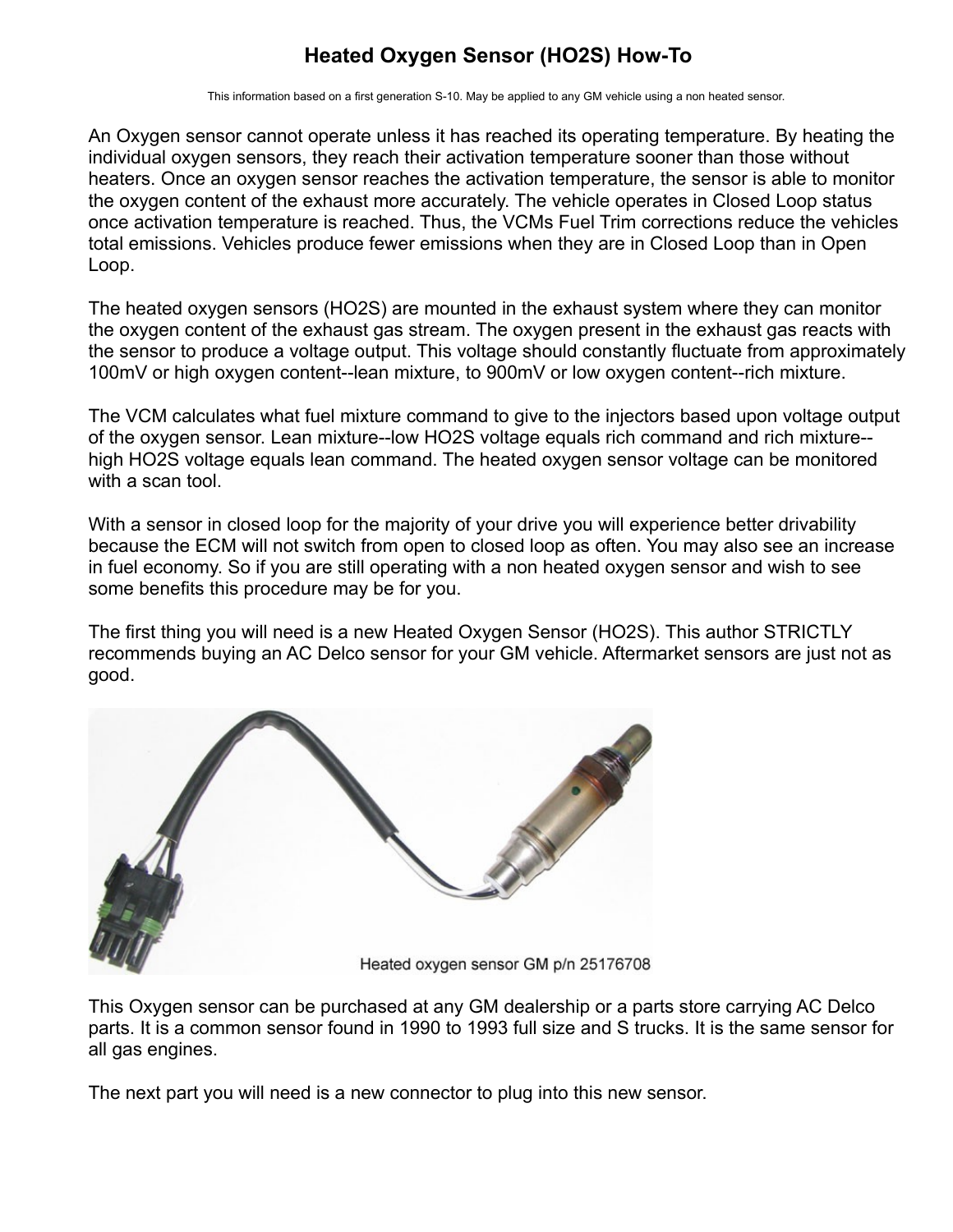

The connector will come with 3 male and 3 female pins and both a male and female connector. You will only need the female connector and male pins. This connector is available at most parts stores. If you cannot find this connector at your parts store, then you can use AC Delco pigtail P/N PT643 or GM P/N 12085484.

Now that you have all the parts it is time to get to work. Begin by removing the old sensor from the truck. Replace it with the new one at this time. Cut the old connector out of the truck. Take one of the pins out of package (being sure to use the pin that corresponds with the HO2S connector.



Strip the wire in the truck and then crimp and SOLDER the pin to the wire. When done leave it for now and move to a clean work surface. You now need 2 lengths of 18 gauge wire. Cut enough wire to string both a switched positive lead and a ground. Strip the ends of these wires and crimp and solder them to the appropriate pins.



Insert the 2 wires with their pins into the appropriate holes until they click in the connector.

- A=Switched 12V source
- B=Ground
- C=Sensor (purple wire in truck)

Now that you have your connector done take it over to the truck and insert your final purple wire. Plug your connector into the HO2S. Run the 2 new wires in the same wire loom that the existing wire is in. Be sure to keep away from the exhaust pipes. You now need to attach a ring terminal to your ground wire (B) and you can attach it to the nearest grounding screw on the firewall. Find a "Hot In Run" 12V source and splice into it with your remaining (A) wire.

Your sensor is now wired. To verify that the heater works you can turn your key to run (do not start the engine) and wait a minute or so. The sensor body should feel warm. The body will not be very